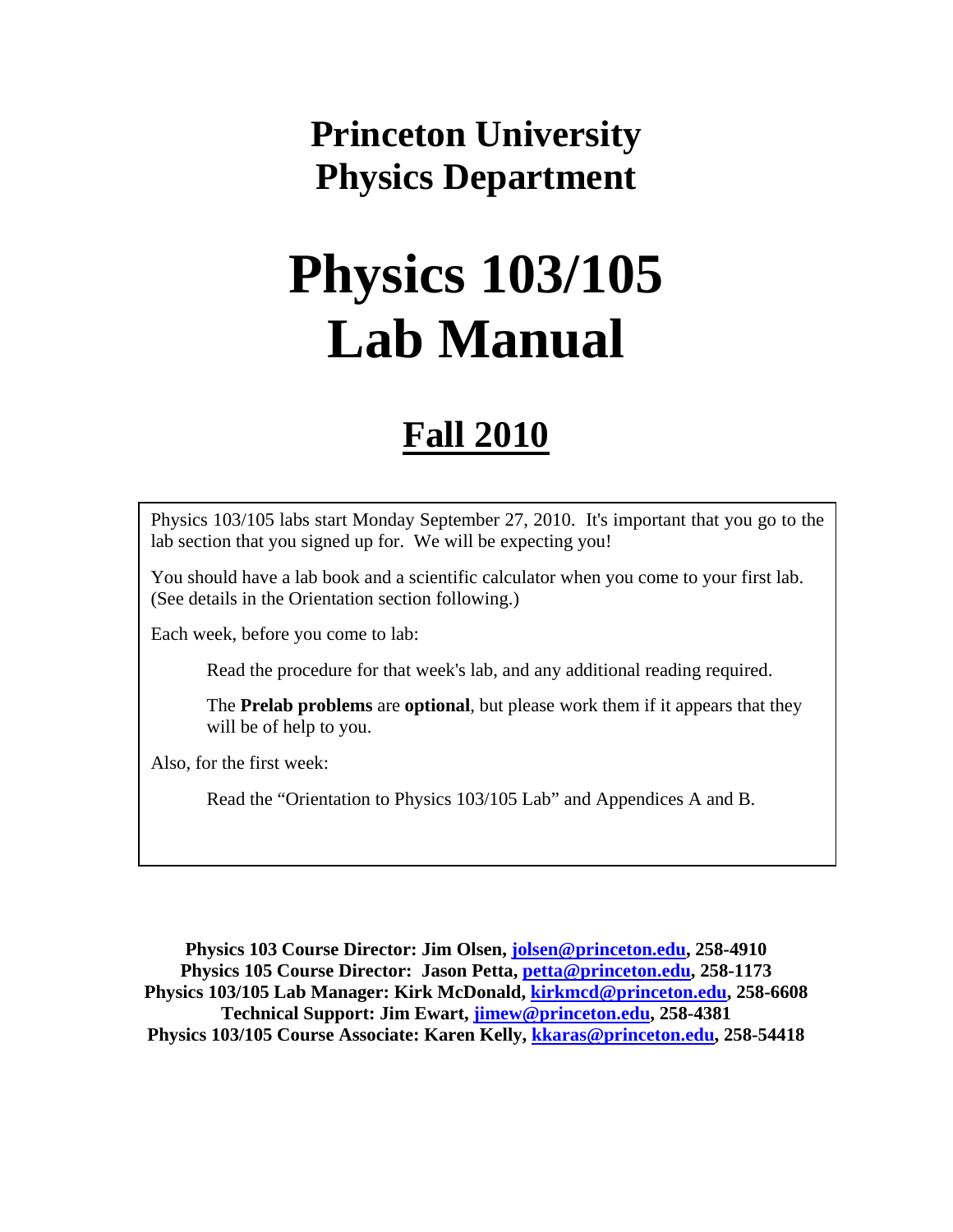## **PHYSICS 103/105 LAB MANUAL Table of Contents**

| <b>Title</b>                                           | Page         |
|--------------------------------------------------------|--------------|
| Lab Schedule                                           | iii          |
| Orientation to Physics 103/105 lab                     | iv           |
| Lab #1: Motion in Two Dimensions                       | $\mathbf{1}$ |
| Lab #2: Forces in Fluids                               | 17           |
| Lab #3: Collisions in Two Dimensions                   | 23           |
| Lab #4: Rolling Friction                               | 29           |
| Lab #5: Rotational Motion                              | 35           |
| Lab #6: A Precision Measurement of $g$                 | 39           |
| Lab #7: Coupled Pendula and Normal Modes               | 47           |
| Lab #8: The Speed of Sound and Specific Heats of Gases | 55           |
| Appendix A: Data Analysis with Excel                   | 65           |
| Appendix B: Estimation of Errors                       | 69           |
| Appendix C: Standard Deviation of the Mean of $g$      | 75           |
| Appendix D: Polynomial Regression                      | 79           |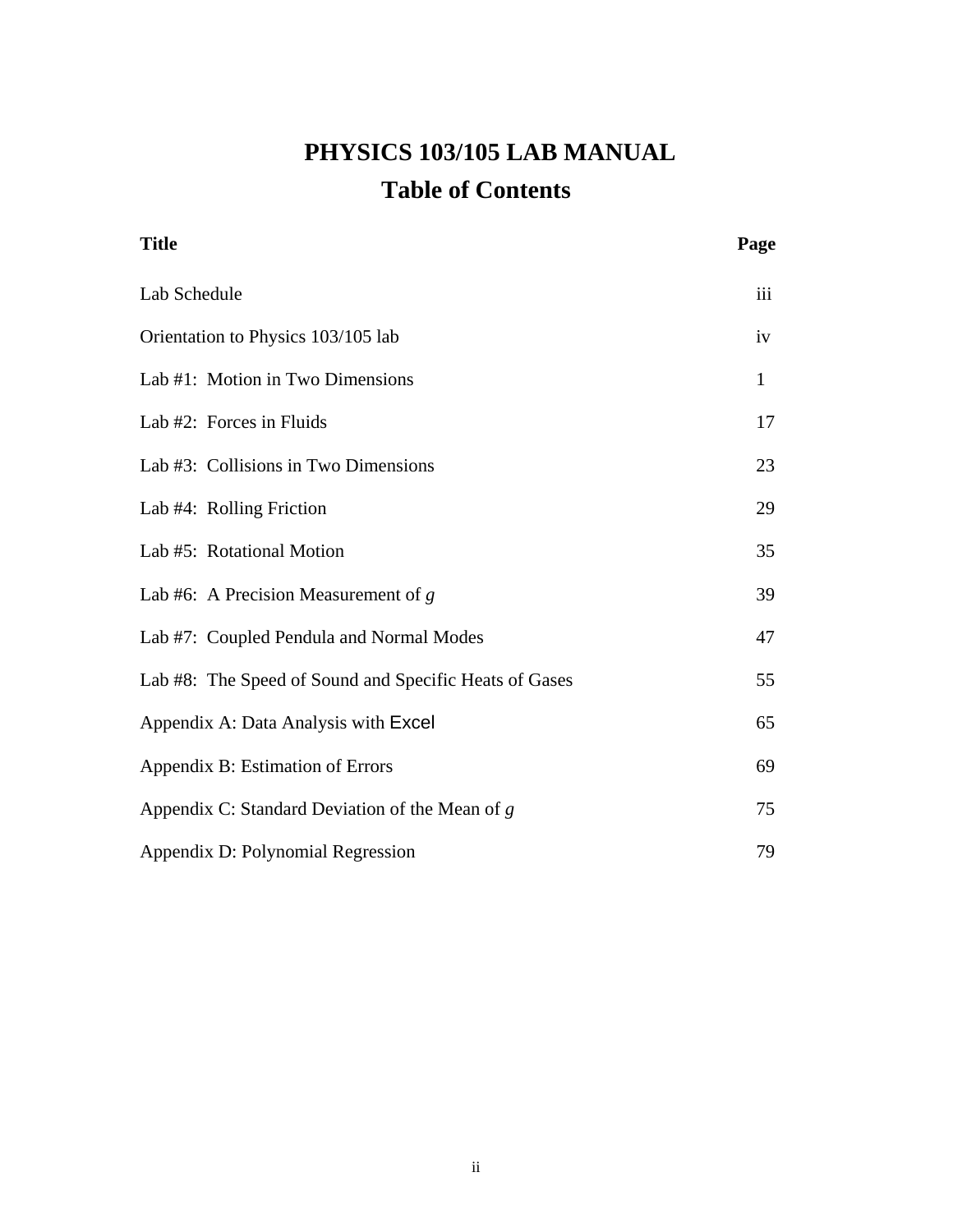# **Princeton University<br>Physics Department**

### **LAB SCHEDULE**

| <b>Date</b>  | <b>Topics</b>                                     | <b>Experimentation</b>                                                  | <b>Equipment</b>                                           |
|--------------|---------------------------------------------------|-------------------------------------------------------------------------|------------------------------------------------------------|
|              |                                                   |                                                                         |                                                            |
| Sept 20-24   | <b>NO LAB</b>                                     |                                                                         |                                                            |
| Sept 27-30   | Experiment #1<br>Motion in 2<br><b>Dimensions</b> | Analyze motion of a bouncing ball,<br>using VideoPoint and Excel.       | PC & CCD camera.<br>Ball & launcher                        |
| Oct 4-7      | Experiment #2<br>Fluids                           | Forces in fluids and fluid flow                                         |                                                            |
| Oct 11-14    | Experiment #3                                     | Collisions in two dimensions                                            | PC & CCD camera                                            |
|              | Collisions                                        | Conservation laws                                                       | Air table, with pucks                                      |
| Oct 18-20    | Experiment #4                                     | Friction during constant<br>acceleration on an inclined plane           | PC & CCD camera.                                           |
|              | Friction                                          |                                                                         | Cart, tilted ramp                                          |
| Oct 25-29    | <b>NO LAB</b>                                     | --- MIDTERM EXAMS ---                                                   |                                                            |
| Nov $1-4$    | <b>NO LAB</b>                                     | --- MIDTERM BREAK ---                                                   |                                                            |
| Nov 8-11     | Experiment #5<br>Loop-the-Loop                    |                                                                         |                                                            |
| Nov 15-18    | Experiment #6<br>Measurement of $g$               | Use a precision pendulum to make<br>an accurate measurement of $g$      | Pendulum, photogate timer                                  |
| Nov 22-25    | <b>NO LAB</b>                                     | --- THANKSGIVING ---                                                    |                                                            |
| Nov 29-Dec 2 | Experiment #7<br>Coupled Pendula                  | Study coupled motion of two<br>pendula connected by a spring            | Physical pendulum, spring                                  |
| Dec 6-9      | Experiment #8<br>Speed of Sound                   | Measure the speed of sound,<br>density, and specific heat of<br>gasses. | Gas column, frequency<br>generator, vacuum pump,<br>scale. |
| Dec 13-16    | Make-up labs                                      |                                                                         |                                                            |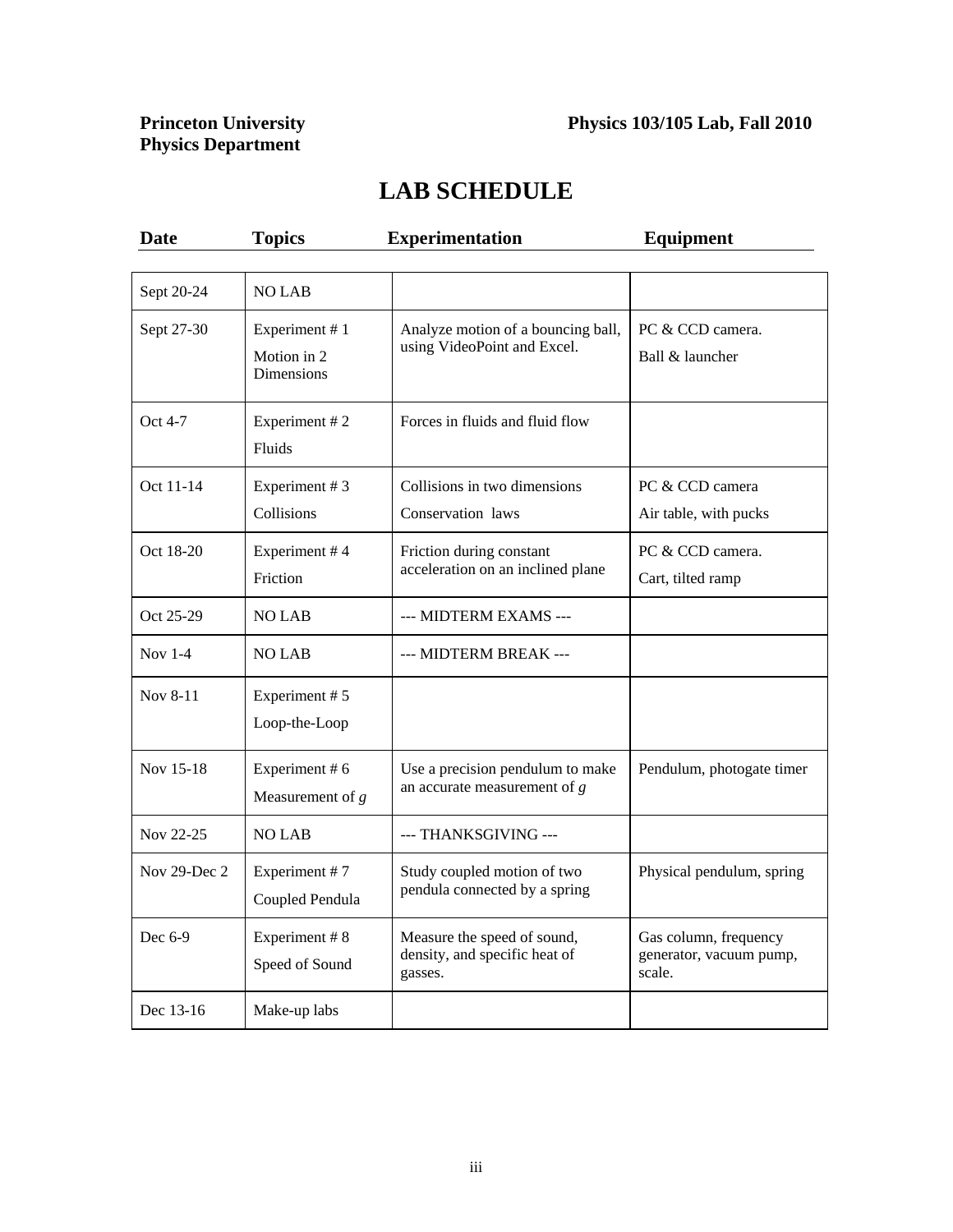### **Orientation to Physics 103/105 Lab**

#### WELCOME TO PHYSICS 103/105 LAB!

Physics 103/105 labs start the SECOND full week of classes. It's important that you go to the lab section that you signed up for. We will be expecting you!

You should have a lab book and a scientific calculator when you come to your first lab. (See details in the Orientation section following.)

Each week, before you come to lab:

Read the procedure for that week's lab, and any additional reading required.

The **Prelab problems** are **optional**, but please work them if it appears that they will be of help to you.

Also, for the first week:

Read the "Orientation to Physics 103/105 Lab" material below.

#### **I. What Physics 103/105 labs Are Like**

You will soon find that Physics 103/105 Lab is not like any lab you've had before. You will be expected to think and be creative, not just follow instructions. The lab manuals for each experiment will step you through many of the new techniques that you will need, but you will not generally be given recipes to follow for each experiment. The manual for each week will typically describe a basic experiment that all students will be expected to complete. Beyond that, the manual will suggest a variety of additional experiments and extensions that you may find interesting and challenging. You can pick one or more of these to work on, or you can invent a new experiment on your own. The lab employs versatile equipment that will allow you to do the "standard" experiment quickly and then branch out to new challenges that match your interests and expertise.

In Physics 103/105 Lab, you will work in teams of two or three students. (Larger groups become unwieldy.) Your AI will randomly assign teams. Students may work in the same groups each week, but there will likely be changes in the groups during the term. Please be flexible about letting others work with you, or splitting up your existing team if it makes the groups more even. Your AI may mix reassign groups occasionally to give people a

**I. What Physics 103** 

- **labs are like II. Notebooks**
- **III. Prelabs**
- **IV. Grading**
- **V. Attendance**
- **VI. Feedback**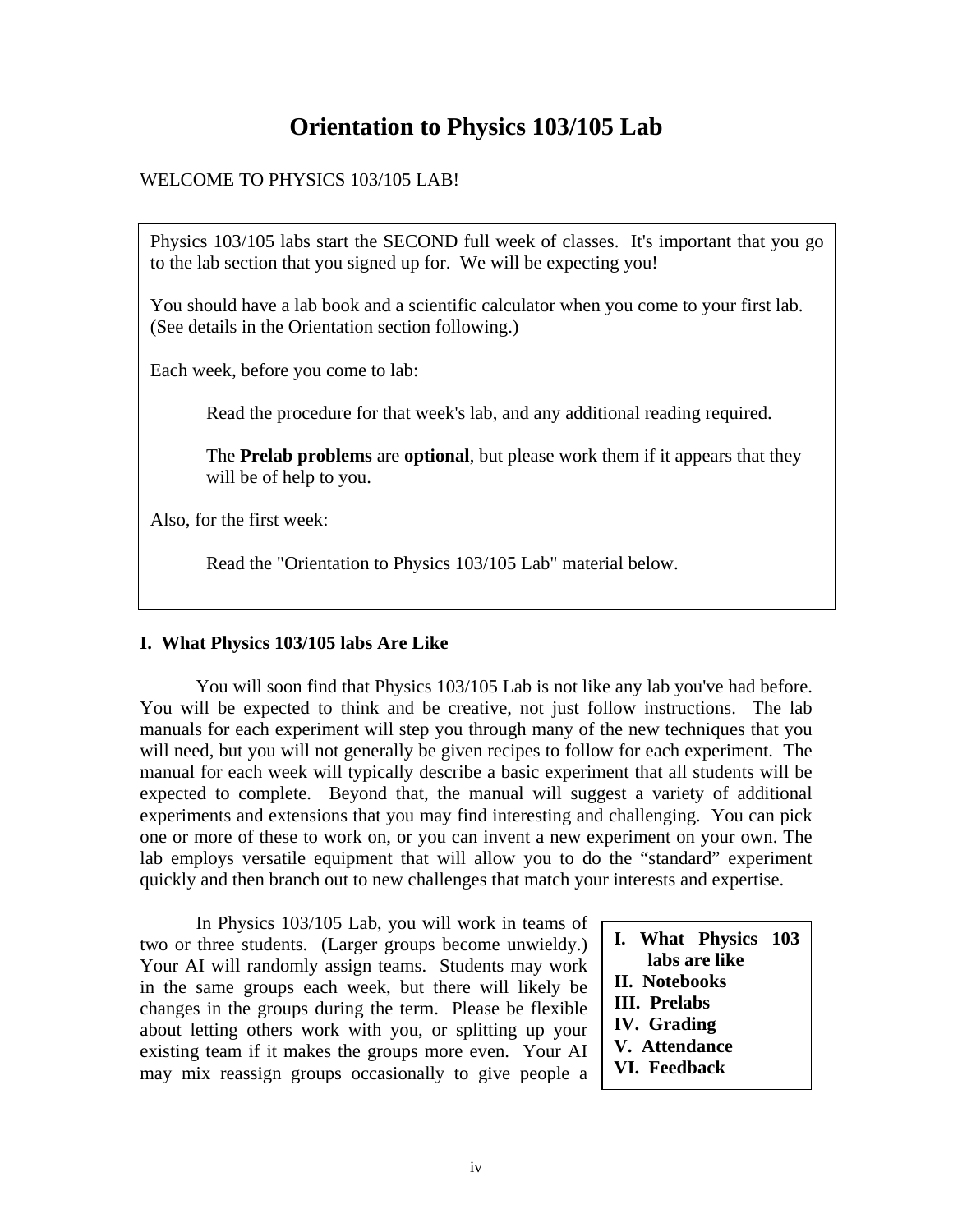chance to work with other individuals.

You will find that learning how to plan and work together will be crucial to the effectiveness of your team. Among your responsibilities in physics 103/105 is to be sure that all of the people in your team contribute to your success. Take turns performing the experiment and using the computer so that every team member gets a chance to "drive". If one or more of your team members seems lost, take a few minutes to get them up to speed—you'll need their input later when things get tougher! You will also find that you learn a lot by discussing problems with others, *even when you think you're the one doing the teaching*. Most scientists and engineers today work in teams, some large and some small, depending on the size of the task.

Periodically, your AI will come by your lab bench and ask you questions about what's going on. Of course, you can ask your AI questions about what's going on too. You will find that your AI is a great resource. On the other hand, you shouldn't be surprised if your AI doesn't answer all of your questions directly. Your AI's job is to help you learn, and sometimes the best way to do that is by making you struggle on your own for a while.

Sometimes, you will learn things in lab before you see them in lecture or precept. In other cases, you will see topics in lab that won't be covered in the lecture at all. While physics labs are good for helping you solidify what you learn in lecture (either before or later), they are also great for going beyond the lecture, showing you additional techniques and phenomena that you won't see in other parts of your physics course.

 Among the important techniques you will learn in lab that won't be covered in lecture are data analysis and error analysis (= analyzing the uncertainty in your measurements). These are critically important skills that you will need in your professional lives as scientists and engineers, and things you may not learn any place else. In many cases, estimating the uncertainty on your measurements will be the most difficult part of a lab.

The process you will go through in this lab closely approximates the working experience of professional scientists and engineers. It goes something like this: your team decides on an interesting investigation, makes a plan, organizes to do the work, gets and analyzes data, thinks about the results, and repeats or improves the experiment until you are satisfied with your accomplishments. The most valuable tool that you have in the lab (or anywhere else) is your common sense. A good scientist or engineer is always asking: Do we have a clear idea of what are we trying to do? Do our results so far make sense? Is there a better way to do it? Practicing scientists almost never get their final results the first time they do an experiment. Don't just go through the motions: plan, think, and understand. Try to get to the result quickly, think about it, and then do a better experiment or try a variation to test a "what if?" idea. Along the way you will learn a lot of physics, especially if you are thinking and discussing (or arguing about) ideas with your teammates.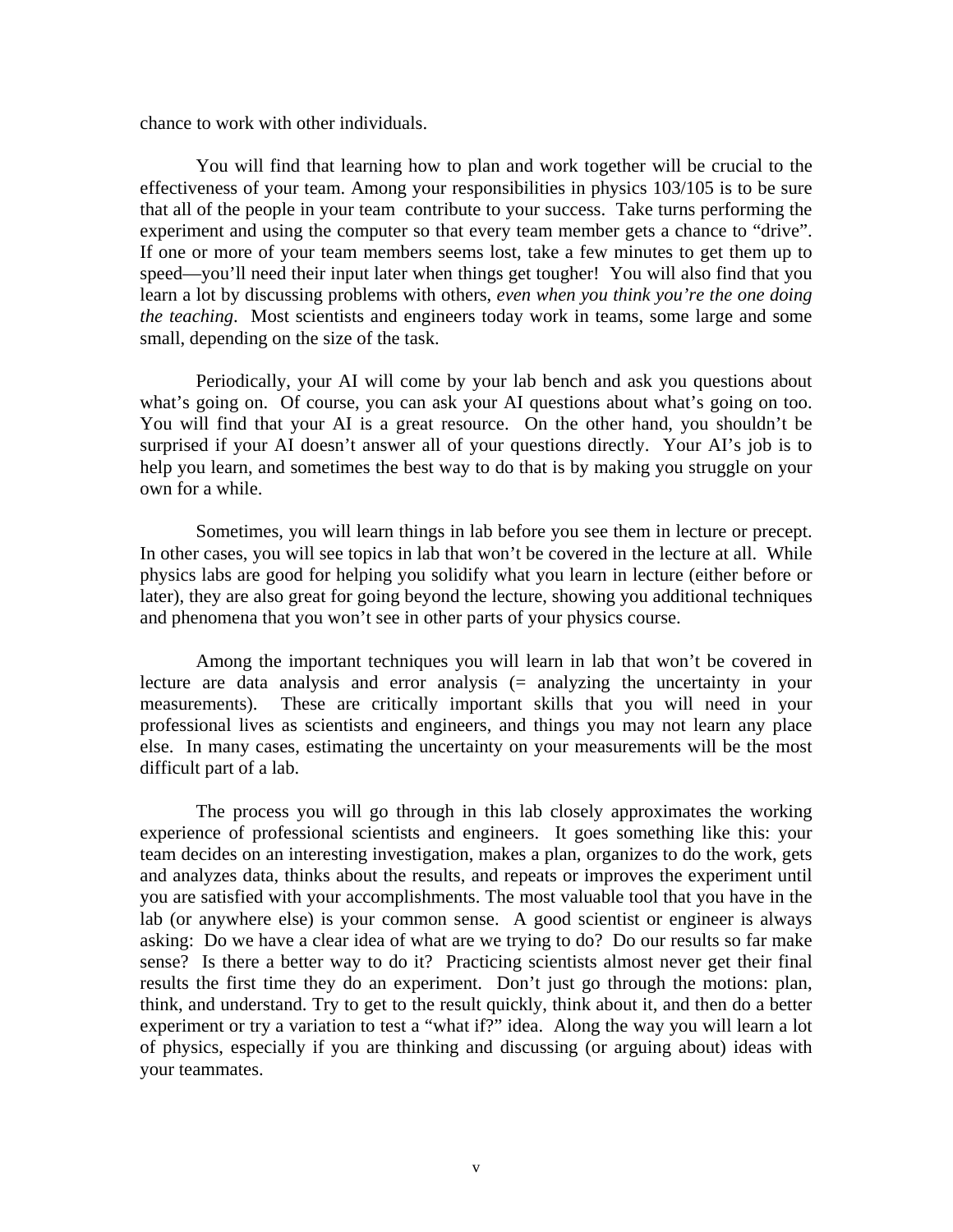#### **II. Notebooks**

For physics 103/105 labs, you will not turn in any formal laboratory reports. Instead, you will be required to keep a notebook. You can get one at the U-Store. The spiral bound 5X5 QUADRILLE RULED (80 Sheets 11" X 8.5" Green tint) is recommended (cheap and adequate). If those are not available, try to get something close; quadrille paper is particularly important.

Start each week's lab on a new page; write the date at the top, and who your other team members are. If you attend a different lab session than the one to which you are formally assign, also write your formal lab section. From that point on, your notebook should be a comprehensive record of everything you do and think in 103/105 lab that day; sort of like a diary or a journal.

Your lab notebook is not the same as a "lab report." It contains similar information, but in much less polished form. DO NOT waste time making your notebook look pretty. It should be neat enough to be easily understandable, BUT NOT NEATER. Feel free to cross things out, draw arrows, make freehand sketches, and cuss. Use scissors and tape to include printouts in your notebook whenever you use a computer to make a diagram or a graph. Also, include all of the things you tried that didn't work out how you planned; they're an important part of what you are learning too. Just be sure that your notebook is easily readable, and always take some time to write some understandable sentences explaining what you are about to do, what you've just done, and what you have learned from it.

Suppose, for instance, that you have just measured the speed of a car that has rolled down a ramp, and it didn't come out like you expected it to. You might write:

 "The value we came up with for the speed of the car was 4.2 m/sec; that's about 15% lower than we expected. Maybe friction (while rolling) is more important than we thought? Jen suggested we try raising the ramp: that way the speed of the car should be greater, and the effect of friction should be (relatively) smaller."

You could then try the experiment again, including the new data and a new graph in your notebook, along with your conclusions:

"Dang! The speed increased to 6.7 m/sec, but now that's 25% lower than we expected it. The problem didn't get better, it got worse! So much for that idea: we can conclude that friction while rolling down the ramp probably isn't the problem...."

Notice that although the problem isn't solved yet, the student was able to draw a partial conclusion: that the discrepancy in speed is not due to rolling friction. These conclusions are vital for your notebook. Without them, your notebook is just a bunch of meaningless numbers. Of course, a final paper based on this experiment might never include this degree of detail, especially about this part of the experiment that seems to be producing inconsistent results. But solving these difficulties is an important part of your experience in lab, and your description of your experience is what your notebook is all about.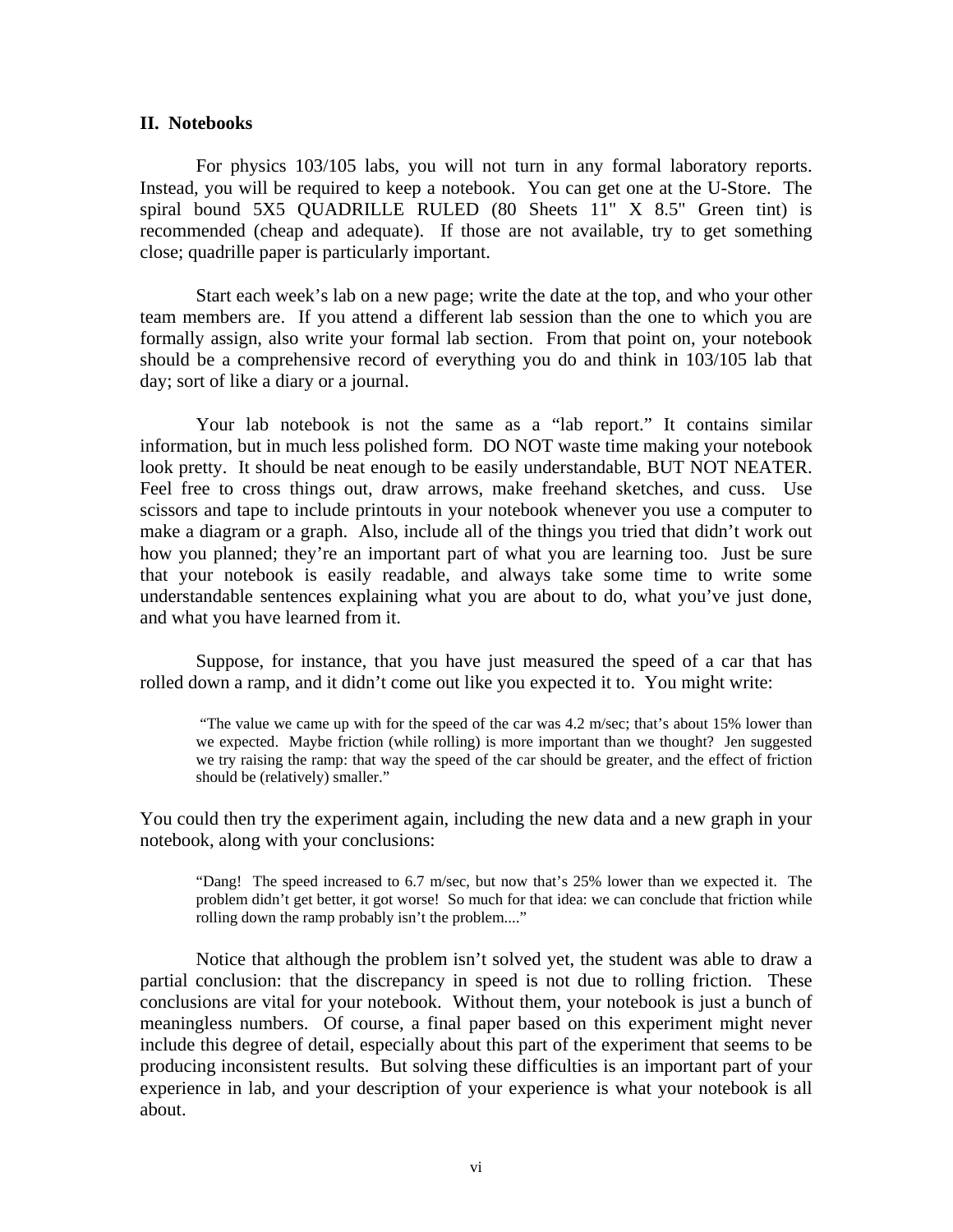Students are often unsure about how much detail to put in the notebook. What we most want to see in your notebooks is evidence of thinking, and not just "correct" results.

At the end of your lab period, leave your notebook on the shelf in your lab room for your AI to grade. DO NOT REMOVE your notebook from the lab room. This rule is for your own benefit. When students take their notebooks home, it starts a sort of arms race for who has the prettiest colored graphs and the best spelling. Don't waste time beautifying your notebook; it's a record, not an artwork.

Professional researchers rely heavily on their notebooks for reference when they write the papers or reports describing their work. Notebooks are the means to recall and check, sometimes years later, what went on in the lab. Many researchers have their notebooks regularly notarized, in case they are needed for patent verification. It's important to learn how to keep a good lab notebook. Someday your job may depend on it.

#### **III. Prelab work**

Please read (and think about) the lab instructions before coming to lab. Otherwise you will waste a lot of time in getting up to speed. If your lab partners aren't reading the write-ups ahead of time, ask them to do so. Many of the writeups refer you to Appendix materials which you will be expected to read carefully.

You can also complete the optional "prelab problems" at the end of each set of lab instructions before coming to lab. The prelab problems are not too hard or time consuming, but they can be helpful in getting you prepared for each week's material.

#### **IV. Grading**

The main intent of Physics 103/105 lab is to offer you a chance to be scientifically and technically creative. We want you to form and pursue ideas. Our evaluation of your work will depend a lot on your creativity and understanding, and very little on "getting the right answer." Experimentation is hard, and even good experiments don't always turn out how you plan them to be.

**Golden rule of 103/105 lab grading:** *In general, we won't hold it against you if an experiment doesn't produce the answer you think it should or doesn't quite get finished, as long as you worked hard and were intellectually and creatively engaged for your entire lab period.* The flip side of the pact is this: *In general, you are required to be intellectually and creatively engaged for your entire lab period, even if your experiment goes well. If you finish one experiment, then think of another.*

Whatever you do, don't just sit around doing nothing. Your grade will suffer, and you will attract unwanted attention.